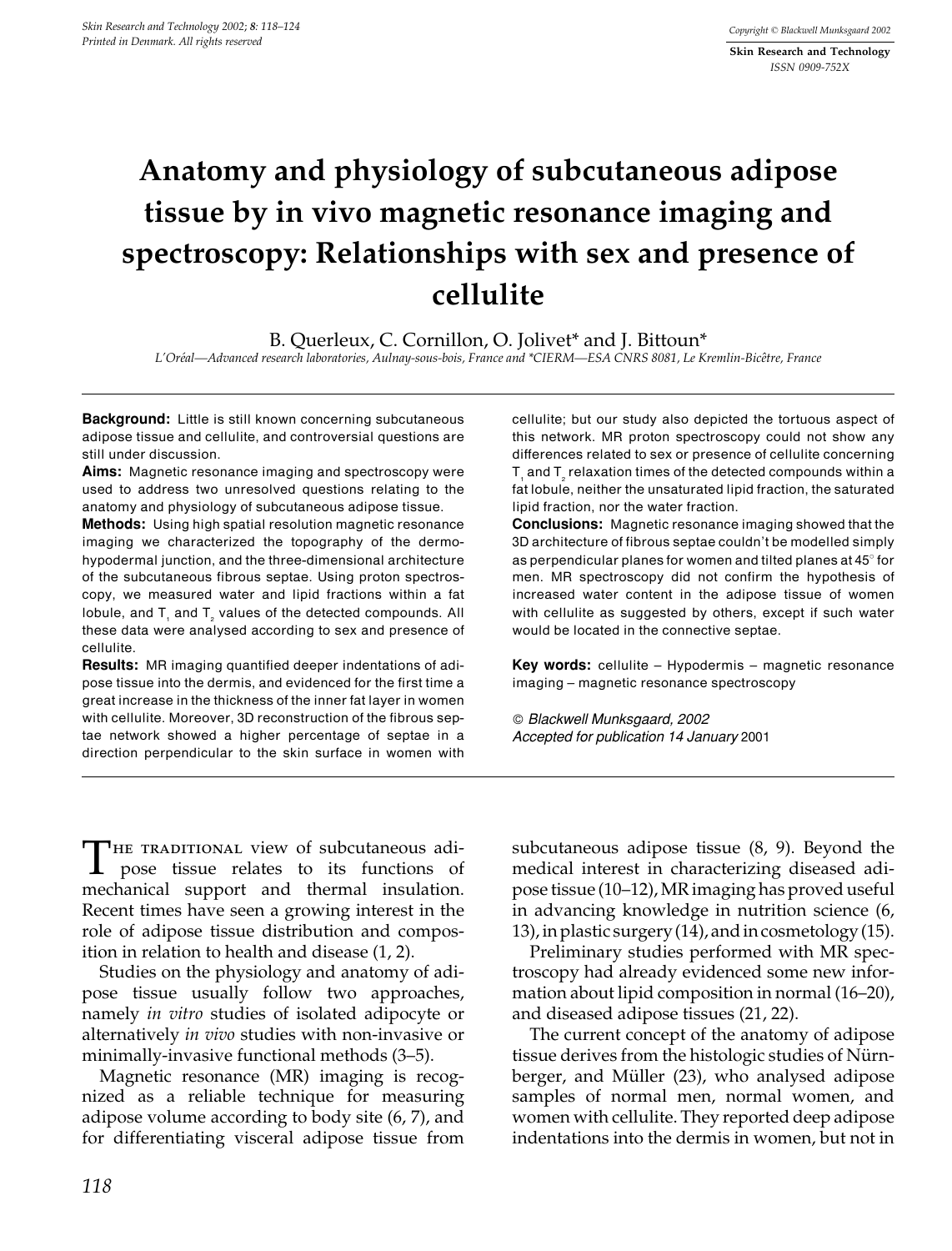men. They also described modifications of the architecture of the fibrous septae, mainly orientated perpendicular to the skin surface in women and with a criss-cross pattern for men (23). Microanatomical description of cellulite was recently critically revisited by Pierard et al. (24). Using in vivo high frequency ultrasound imaging, our group (25), and others (26, 27), had confirmed a more undulated dermo-hypodermal interface in women with cellulite. Up till now, there has been no *in vivo* imaging method for visualizing the 3D architecture of the fibrous septae network. Adipose physiology of cellulite has been suggested to be related to lymphovascular disorders (28), but to our knowledge this has not been confirmed by others (27, 29).

In the present study we utilized MR imaging and spectroscopy to clarify these controversial issues concerning the anatomy and physiology of adipose tissue according to sex and presence of cellulite.

## **Materials and Methods**

#### **Subjects**

Sixty-seven healthy volunteers participated in the study, which was approved by the hospital ethics committee. The subjects were recruited by a medical expert according to the following main inclusion criteria: age range: 18-45 years, body mass index (BMI): 17–27, constant weight during last year, women with a regular menstrual cycle, and between 0 and 10 days post menstruation at the date of the experiment.

The study site was the upper dorsal thigh. This site, was given privilege to ensure a close contact with the add-on device, *i.e.* lowering undesired motion artifacts during MR acquisition. The volunteers were divided into three groups by an

#### In vivo MRI and MRS of Subcutaneous Adipose Tissue

experienced medical doctor: women with no visible cellulite even after compression at the study site  $(n=21, \text{ age} = 23.5 \pm 3.4, \text{ BMI} = 18.04 \pm 0.65)$ , women with a clear visible cellulite with and without compression  $(n=23, \text{ age} = 33.6 \pm 8.1,$ BMI = 25.78  $\pm$  1.42), and normal men (*n* = 23,  $age = 33.1 \pm 6.6$ , BMI = 23.1  $\pm$  1.43).

#### **Materials**

High resolution MR imaging and spectroscopy were performed on a 1.5 T whole-body MR system (General Electric, Milwaukee, USA) equipped with a home-built add-on device comprising a highintensity surface gradient coil and a small surface radiofrequency coil allowing spatial resolution in the antero-posterior direction of  $70 \,\mu m$  (30).

## Imaging protocol

Two-dimensional (2D) axial images (Spin echo sequence, repetition time  $(T_R) = 500 \text{ ms}$ , echo time  $(T_E) = 17$  ms, field-of-view  $(FOV) = 240 \times$ 240 mm<sup>2</sup> (Fig. 1a), and  $18 \times 50$  mm<sup>2</sup> (Fig. 1b), slice thickness =  $3 \text{ mm}$ , acquisition time (T<sub>acq</sub>) =  $2 \text{ min}$ 20 s) were first acquired from which the thickness of subcutaneous adipose tissue was measured. On images with an in-depth resolution of  $70 \mu m$ , the Camper's fascia was clearly defined and allowed us to differentiate superficial adipose layer from deep adipose layer. A series of 60 axial images was then acquired (3D gradient echo sequence,  $T_R = 100 \text{ ms}$ ,  $T_E = 11 \text{ ms}$ , flip angle  $40^{\circ}$ , FOV =  $18 \times 50$  mm<sup>2</sup>, slice thick $ness = 0.5$  mm,  $T_{acq} = 12$  min). With such thin slices (Fig. 1c), the 3D architecture of fibrous network could be analysed within a volume of  $20 \times 20 \times 20$  mm<sup>3</sup>.

## Spectroscopy protocol

A series of three contiguous axial images (voxel  $size = 70 \times 390 \times 3000 \mu m^3$  was first obtained



Fig. 1. Magnetic Resonance images of adipose tissue. (a) Hypodermis of the whole thigh. Hypodermis appears hyperintense. The dermis is not visible at this spatial resolution; (b) High spatial resolution 2D image, 3 mm thick, of hypodermis on the dorsal side of the thigh of a woman with cellulite. With a resolution of 70 µm in depth of the skin, Camper's fascia separates the adipose tissue in two layers. Deep adipose indentations into the dermis are clearly visualized. Fibrous septae appear as hypointense thin structures. (c) Two contiguous thin images from a series of 64 images. A slice thickness of 0.5 mm offers an optimal contrast between fat lobules and fibrous septae allowing the 3D reconstruction of the fibrous network architecture.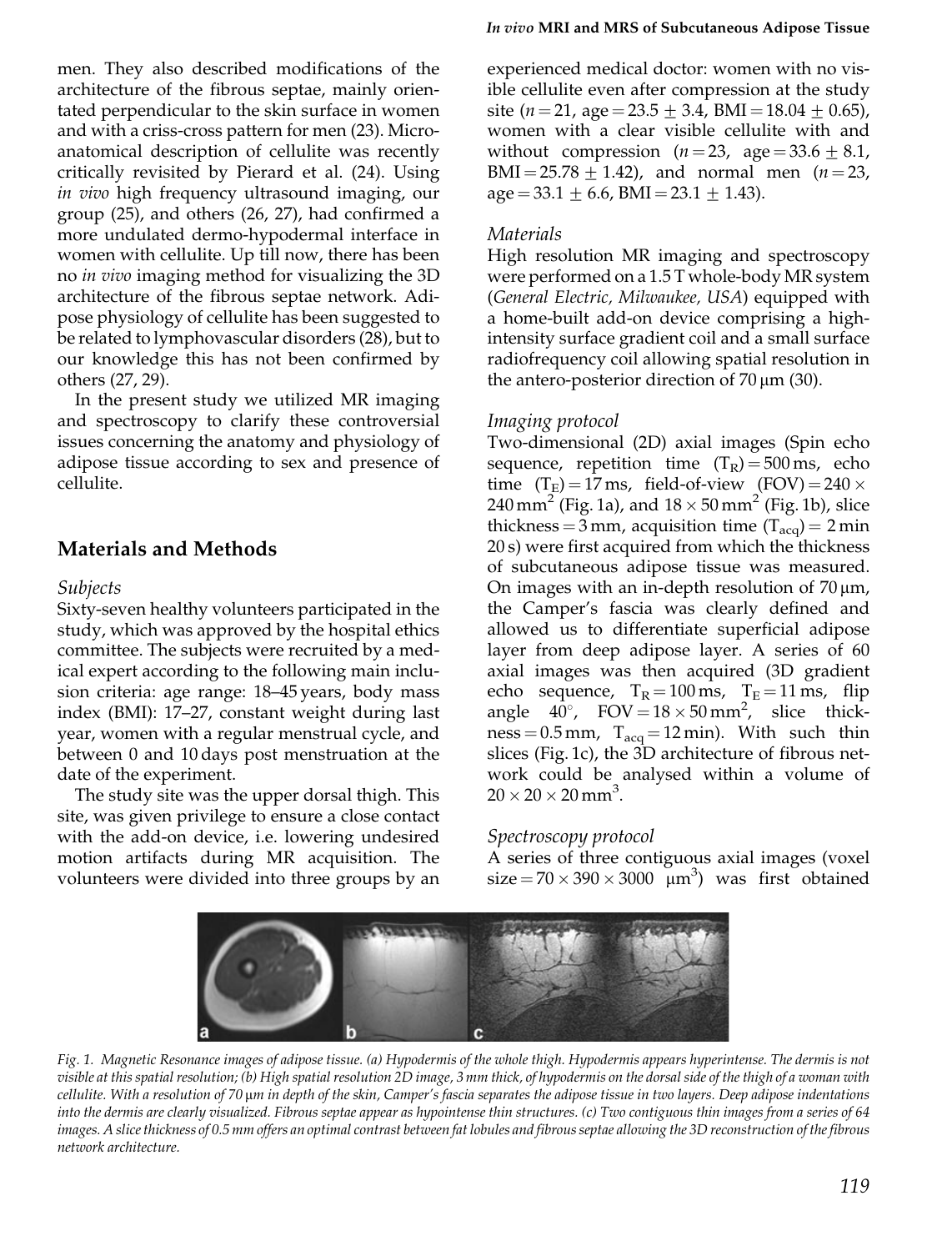#### Querleux et al.

with a classical spin echo sequence  $(T_R = 1 s,$  $T_E = 30$  ms,  $T_{acq} = 2$ min.) visualization of fibrous septae as hyposignal structures allowed the operator to determine graphically a volume of interest (VOI) of typically  $2 \times 5 \times 6$  mm<sup>3</sup> within a fat lobule (Fig. 2). A control image of the VOI was obtained with a stimulated echo acquisition method  $(T_R = 500 \text{ ms}, \text{ mixing time } (T_M) = 13.7 \text{ ms}, T_E = 30$ (ms) in order to check the absence of signals outside the selected VOI. Finally localized proton spectra were recorded (Fig. 2).

After manual shimming, a series of waterunsuppressed spectra  $(T_R = 1520 \text{ ms}, 2500 \text{ Hz})$ spectral width and 2048 data points) was thus acquired with the same sequence only varying  $T_M$  (T<sub>M</sub> = 13.7, 45, 100, 200, and 500 ms) for T<sub>1</sub> measurement, and only varying  $T_E$  (T<sub>E</sub> = 30, 40, 50, 75, 100, and 150 ms) for  $T_2$  measurement.

## Image processing

The thickness of the superficial and deep adipose layers was measured with WIMA software (CNRS-UMR 7623, Paris, France). 3D series were processed with matlab language (The Mathworks, *Natick, USA*), and dedicated 3D image processing algorithms developed with Tivoli routines (ENST-TSI, Paris, France). Finally 3D reconstructions were visualized on a workstation equipped with 3D



Fig. 2. In vivo proton MR spectrum in a fat lobule. Water resonance as well as 8 different lipid resonances are clearly resolved. The volume of interest is graphically selected by the operator within a fat lobule in order to avoid water-rich structures such as fibrous septae.

Voxtool software (General Electric, Milwaukee, USA).

## Spectra analysis

Spectra were first processed with SAGE/IDL software (General Electric, Milwaukee, USA) by applying an exponential filter, which produced a line broadening of 5Hz, by zero filling to 4096 data points, and manual phasing after Fourier transform. No baseline correction was used. Then,  $T_1$ and  $T_2$  values were computed by fitting signal amplitudes according to relation 1:

$$
S = \sum_{i} kN^{i}(H)e^{-\frac{T_{M}}{T_{1}^{i}}} e^{-\frac{T_{F}}{T_{2}^{i}}}
$$
(1)

where  $T_1^i$  and  $T_2^i$  are relaxation times of resonance i,  $N^1(H)$  is a function of the mobile proton density, and k, a function of the instrument's receiver gain.

Water content and the different lipid fractions were estimated using the advanced time domain signal-processing package MRUI (MRUI V96.3, EU Network program: CHRX-CT94-0432).

#### **Statistics**

Data were analysed with SPSS statistical software (SPSS, Chicago, USA). All results were expressed as mean  $\pm$  standard deviation. Sex was studied by ANOVA between normal women and men. Cellulite-related effects were evaluated by comparing women with cellulite to women with no cellulite.  $P$ -values < 0.05 were considered to be significant.

## **Results**

## Anatomical characterization of SAT

Table 1 shows the thickness values of the skin and adipose layers. Women with cellulite are characterized by a thicker dermis compared to normal women ( $P < 0.01$ ), but no sex-related effects have been observed. Women with cellulite have

TABLE 1. Mean values of skin and adipose layer thickness according to sex and presence of cellulite

|                                       | Dermal thickness (mm) | Subcutaneous adipose tissue thickness (mm) |                |                |  |
|---------------------------------------|-----------------------|--------------------------------------------|----------------|----------------|--|
|                                       |                       | Superficial layer                          | Deep layer     | Total          |  |
| Women with<br>cellulite ( $n=21$ )    | $1.87 + 0.39^a$       | $8.41 + 1.61$                              | $24.81 + 4.90$ | $34.02 + 5.42$ |  |
| Women without<br>cellulite ( $n=20$ ) | $1.58 + 0.21$         | $4.03 + 1.26$                              | $4.31 + 1.82$  | $8.34 + 2.44$  |  |
| Men $(n=23)$                          | $1.71 + 0.24$         | $2.77 + 1.63$                              | $3.87 + 1.70$  | $6.64 + 3.16$  |  |

<sup>a</sup>Standard deviation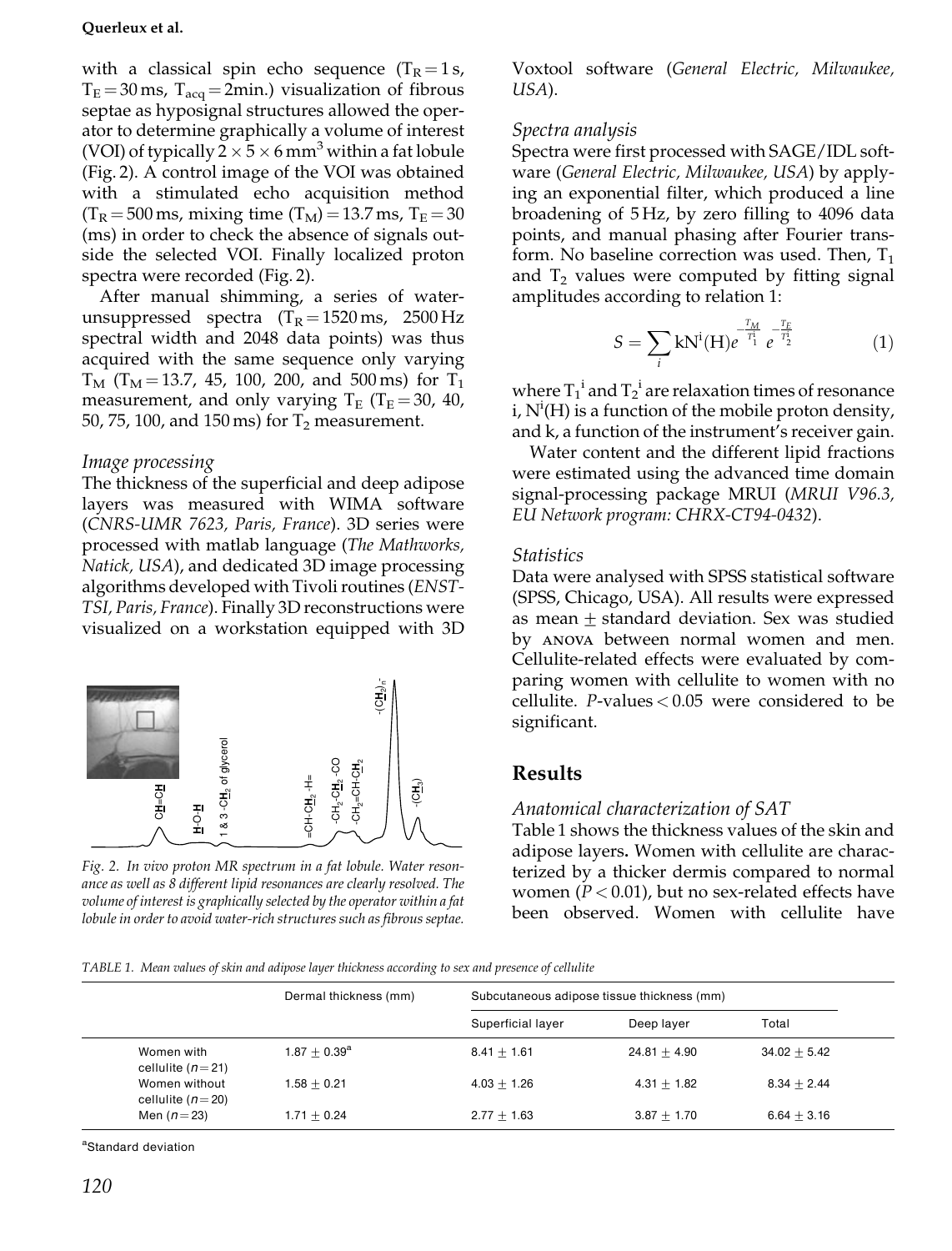

Fig. 3. New characteristic marker of cellulite. MR imaging shows that women with cellulite have a much greater increase in the thickness of the deep inner adipose layer compared to normal women or men.

thickened adipose layers compared to normal women or men  $(P = 0.0001)$ .

Furthermore, the increase is much greater in the inner adipose layer than the superficial layer for women with cellulite (Fig. 3).

3D SAT anatomy was obtained after image processing of the 3D MR images. Figure 4 shows the 3D topography of the interface between dermis and adipose tissue for one subject of the three groups after semiautomatic image processing segmentation of the skin and the two different adipose layers. The mean height of adipose indentations into dermis are quantified by calculating an index of irregularity,  $R_T$  according to relation 2:

$$
R_{T} = \frac{Surt_{Dermo-hypodermal junction}}{Surf_{Reference-plane}} \times 100
$$
 (2)

where Surf<sub>Dermo-hypodermal</sub> junction represents the number of pixels of the dermo-hypodermal interface, and Surf<sub>Reference plane</sub> the number of pixels of the scanned plane.

For the three groups,  $R_T$  mean values are presented in Table 2. It is significantly higher for women with cellulite ( $P < 0.05$ ).

#### In vivo MRI and MRS of Subcutaneous Adipose Tissue

The second step aimed at describing the 3D architecture of the fibrous septae within the subcutaneous tissue. Figure 5 shows typical images for individuals of the 3 groups. After segmentation, only fibrous septae are visualized. Camper's fascia is clearly seen as a thin plane structure more or less parallel to the skin surface. Other septae were detected as thin pillar-like structures, and three principal orientations were calculated: perpendicular, parallel to the skin surface, and tilted at about  $45^{\circ}$  (Fig. 6). Women with cellulite have a higher percentage of perpendicular fibrous septae than normal women ( $P < 0.001$ ) or men ( $P < 0.01$ ). For the other two directions, according to presence of cellulite, women with cellulite are characterized by a smaller percentage of septae parallel to the skin ( $P < 0.001$ ) and a higher percentage at  $45^{\circ}$  (P < 0.001). According to sex, there are no differences in these 2 directions.

#### Physiological characterization of SAT

Mean  $T_1$  and  $T_2$  values within a fat lobule, calculated from <sup>1</sup>H spectra, are listed in Table 3. None of these intrinsic physiological parameters of the adipose tissue are significantly different according to sex and presence of cellulite (Fig. 7).

Finally, we calculated, for the three groups the total fraction of saturated lipids  $(85.3 \pm 5.9)$ , unsaturated lipids (3.7  $\pm$  2.3), and water (4.7  $\pm$  5.6). There was no difference between the 3 groups, except according to sex there was a slight increase  $(P<0.05)$  in unsaturated lipid fraction for normal women.

## **Discussion**

Magnetic Resonance characterization of living tissues can be obtained not only from anatomic cross-section images but also by determining intrinsic MR parameters such as  $T_1$  and  $T_2$  relaxation times and proton density, as well as performing



Fig. 4. Visualization of the 3D topography at the interface between dermis and subcutaneous tissue. (a) Woman with cellulite; (b) Normal woman; (c) Man. Deep adipose indentations into the dermis are a characteristic marker of cellulite.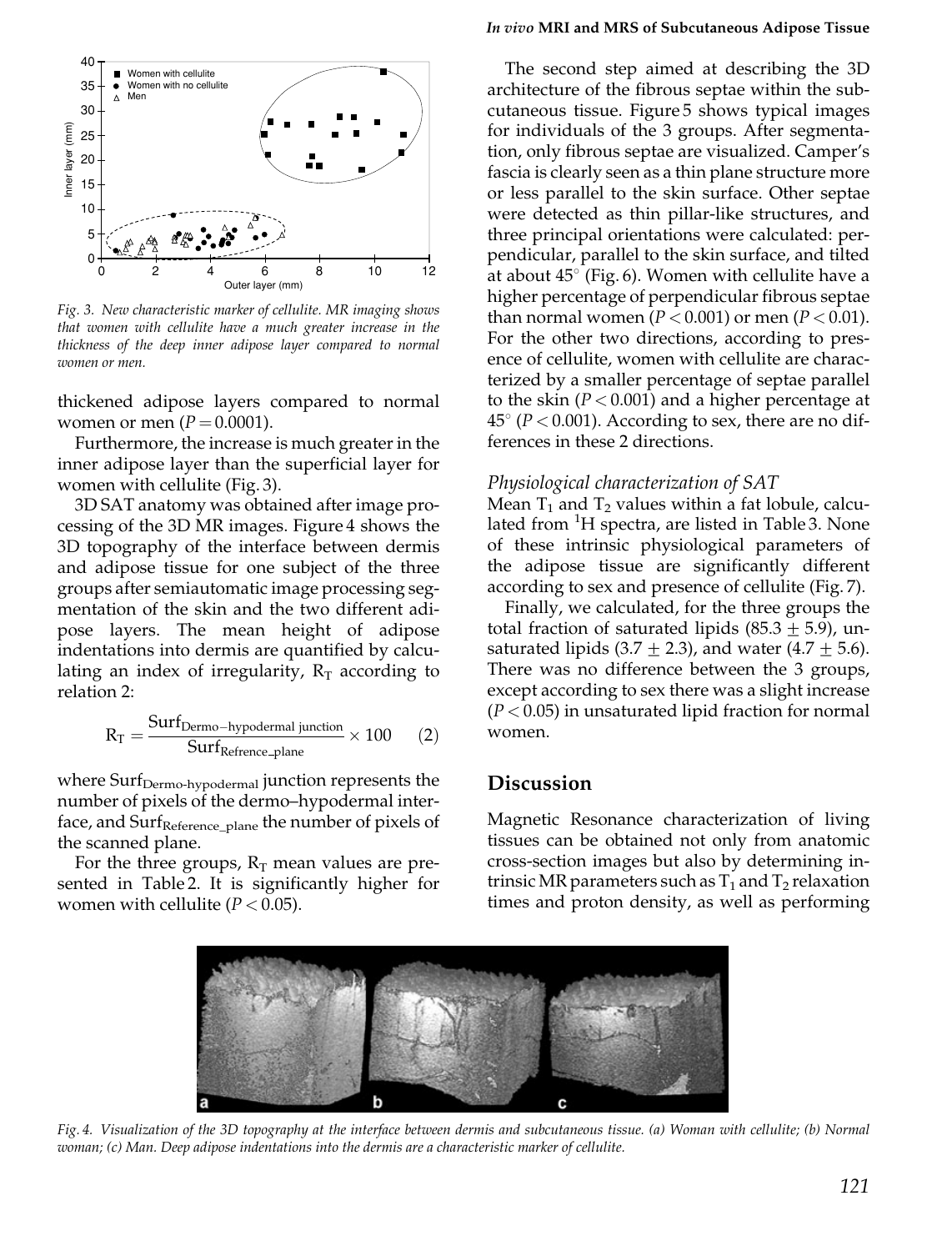#### Querleux et al.

TABLE 2. Mean values of the index of irregularity of the 3D topography at the dermo-hypodermal interface according to sex and presence of cellulite. This index quantifies the mean height of adipose indentations into dermis (A.U. Arbitrary units)

|                                      | Index of irregularity (A.U) |
|--------------------------------------|-----------------------------|
| Women with cellulite ( $n = 16$ )    | $2.29 + 0.32^a$             |
| Women without cellulite ( $n = 17$ ) | $2.08 + 0.12$               |
| Men $(n=20)$                         | $1.91 + 0.24$               |

<sup>a</sup>Standard deviation



Fig. 5. Visualization of the 3D architecture of fibrous septae in subcutaneous adipose tissue. (a) Woman with cellulite; (b) Normal woman; c: Man.

localized spectroscopy in order to yield quantitative information about various metabolites.

## Anatomical characterization of SAT

Magnetic Resonance imaging is a very efficient tool for measuring not only the thickness of skin and hypodermis but also the surface and volume of hypodermis. Our results confirmed an increase in skin thickness (unpublished data obtained with high frequency ultrasound) in women with cellulite, as well as the presence of deep indentations of adipose tissue into the skin as previously shown by high frequency ultrasound (26, 27), and by histology (23). High spatial resolution MR imaging enabled us to detect for the first time Camper's fascia, formerly demonstrated by histology (31), as well as to measure independently the superficial and deep adipose layers within the hypodermis. A thicker deep adipose layer is a notable marker of cellulite.

The 3D architecture of fibrous septae revealed that Camper's fascia was a thin plane structure 'parallel' to the skin surface. Vertical septae appeared as pillar-like structures in contradiction with straight planes proposed on diagrams by Nürnberger et al. On a first hand, histological pictures from planes parallel to the skin surface (unpublished personal data) revealed thin fibrous septae of  $30-70 \mu m$  in thickness. On a second hand, a recent upgrading of the gradient coils of our MR imaging system, allowed us to acquire, for

TABLE 3. Mean values of the relaxation times  $T_1$  and  $T_2$  of lipids and water in adipose tissue

| Metabolite                                                                                                                                                                                                               | $T_1$ (ms)                                                                                                              | $T2$ (ms)                                                                                          |
|--------------------------------------------------------------------------------------------------------------------------------------------------------------------------------------------------------------------------|-------------------------------------------------------------------------------------------------------------------------|----------------------------------------------------------------------------------------------------|
| $Lipid1:CH=CH$<br>Lipid2: $1 - 8$ 3-CH <sub>2</sub> -glyc<br>$Lipid3:$ $=$ CH-CH <sub>2</sub> -H $=$<br>$Lipid4$ : $-CH2-CH2-CO$<br>Lipid5: $-CH_2 = CH-CH_2$ -<br>Lipid6: $-(CH2)n$ -<br>Lipid7: $-CH3$<br>Water: H-O-H | $290 + 55^{\text{a}}$<br>$164 + 25$<br>$272 + 60$<br>$169 + 35$<br>$213 + 35$<br>$219 + 30$<br>$366 + 71$<br>$169 + 61$ | $47 + 7$<br>$30 + 10$<br>$49 + 15$<br>$50 + 12$<br>$46 + 17$<br>$82 + 11$<br>$92 + 30$<br>$30 + 9$ |
|                                                                                                                                                                                                                          |                                                                                                                         |                                                                                                    |

<sup>a</sup>Standard deviation calculated from 62 subjects



Fig. 6. Structured patterns of the fibrous septae network according to sex and presence of cellulite. Our quantitative findings gives more evidence about the heterogeneity in the directions of the septae, and highly suggest that modelizing the 3D architecture of fibrous septae as a perpendicular pattern in women whereas tilted at  $45^{\circ}$  in men would be an over simplification.

the first time, high spatial resolution MR images of the subcutaneous adipose tissue of an ex vivo sample, in a plane parallel to the skin surface. Figure 8 (FOV =  $20 \times 20$  mm<sup>2</sup>, resolution:  $78 \times 78 \,\mathrm{\upmu m}^2$ , slice thickness = 300  $\mathrm{\upmu m}$ ) clearly depicts a more randomly organized pattern of the fibrous network along with the presence of localized thickened septae. This probably corresponds to the detected structures on 3D images. Although fine details of the network remain undetected, our findings, however, allow quantification of the main directions of this fibrous network. For women with cellulite, we found a higher percentage of septae perpendicular to the skin surface and a smaller percentage parallel to the surface. In some aspects, our results are in agreement with those of Nürnberger, but this present work gives more evidence about the heterogeneity in the directions of the septae. These findings highly suggest that modelizing the 3D architecture of the fibrous septae network as a perpendicular pattern in women whereas criss-cross in men would be an over simplification.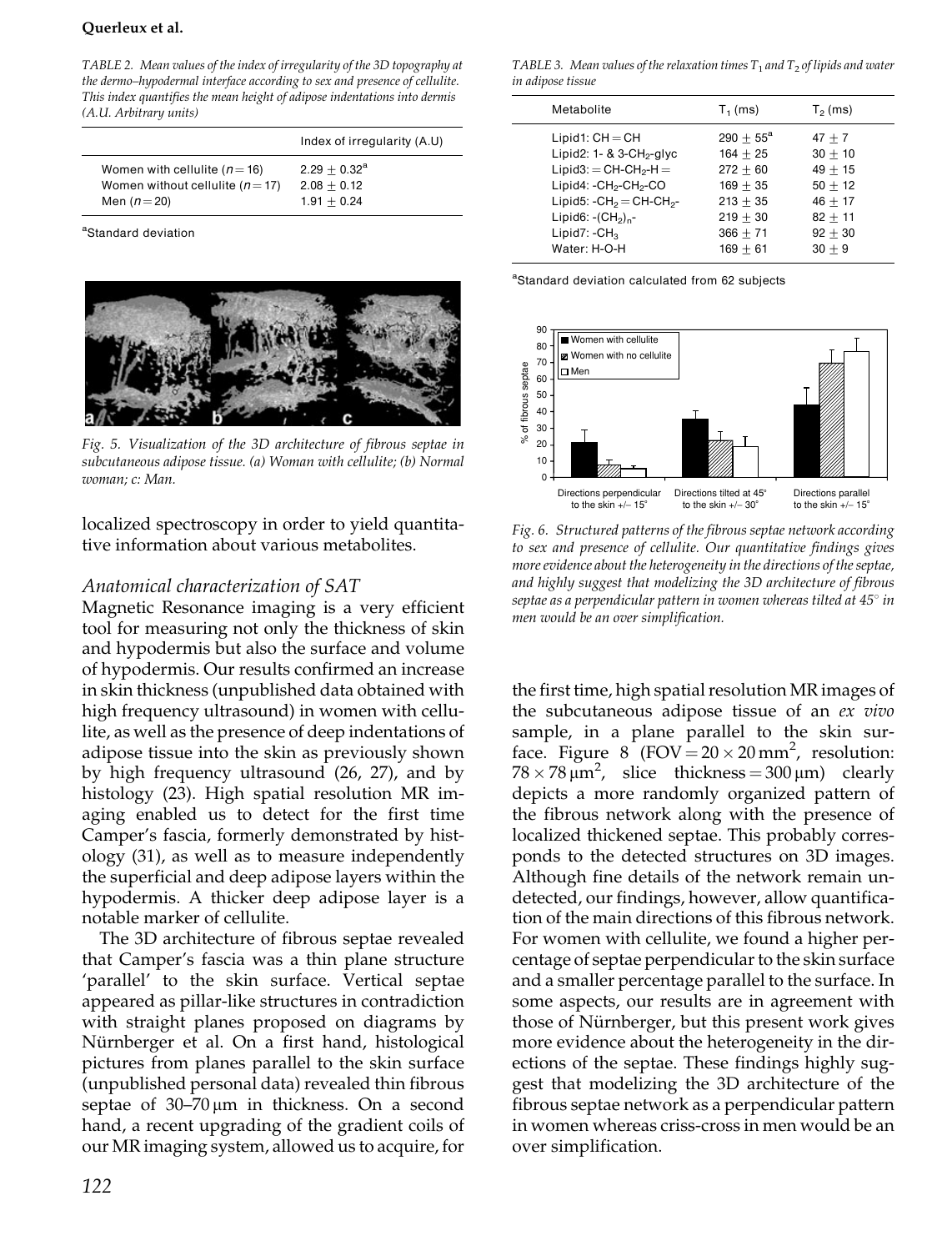

Fig. 7. Mean values of the relaxation times  $T_1$  and  $T_2$  of lipids and water in adipose tissue according to sex and presence of cellulite. There are no differences among all the subjects.



Fig. 8. High spatial resolution (voxel size =  $78 \times 78 \times 300 \text{ }\mu\text{m}^3$ ) 2D MR image of the fibrous septae network in a plane parallel to the skin surface. The thin tortuous hypointense structures represent fibrous septae. Thickened areas are visible and probably correspond to those visible on the 3D reconstructions.

#### Physiological characterization of SAT

Changes in the physiology of the subcutaneous tissue in relation to sex and presence of cellulite are still a matter of controversy. We first evaluated relaxation times of the different chemical compounds detected by proton spectroscopy, which reflect the dynamic aspect of biologic systems.  $T_1$ and  $T_2$  values of lipid compounds were consistent with those previously reported (16). The measurement of short  $T_1$  and  $T_2$  values for water showed that the content was low along with a restricted motion. No difference according to sex or cellulite was found. Data for the unsaturated lipid fraction, saturated lipid fraction, and water fraction were similar for the three groups, except for a slight inexplicable increase in the unsaturated lipid fraction for normal women compared to men. There have been reports that some differences had been measured according to dietary restrictions (32), and body sites (33), but our findings are in good agreement with other studies where there were no

differences in saturated and unsaturated fatty acids in normal adipose tissue (27, 33). For our 67 subjects regardless of sex and presence of cellulite. subcutaneous adipose tissue contains about 7.4% of water, and 92.6% of lipids distributed as 7.3% of unsaturated lipids and 85.3% of saturated lipids.

Our MR findings did not confirm the hypothesis of an increase in water content of subcutaneous adipose tissue in case of cellulite as suggested by some authors (28), except if excess water was located in the connective septae as our measurements were strictly limited within a fat lobule. Unfortunately, this hypothesis should be extremly difficult to confirm by an MR study as in *vivo* MR spectroscopy has not enough sensitivity to acquire a localized spectrum within a single connective septum.

In conclusion, high resolution MR imaging and localized spectroscopy allowed us to go a step further in the knowledge of in vivo subcutaneous adipose tissue anatomy and physiology. Our results on healthy subjects can serve as reference data for the characterization of diseased conditions as well as sub-clinical alterations of adipose tissue. Concerning the specificity of cellulite, MR imaging revealed some modifications of adipose tissue anatomy, but MR spectroscopy did not detect any physiological modification.

## Acknowledgements

The authors wish to thank Dr J.L. Lévêque (L'Oréal-Recherche, Clichy, France) for fruitful discussion, and Professor A.M. Kligman (University of Pennsylvania, Philadelphia, USA) for critical reading of the manuscript.